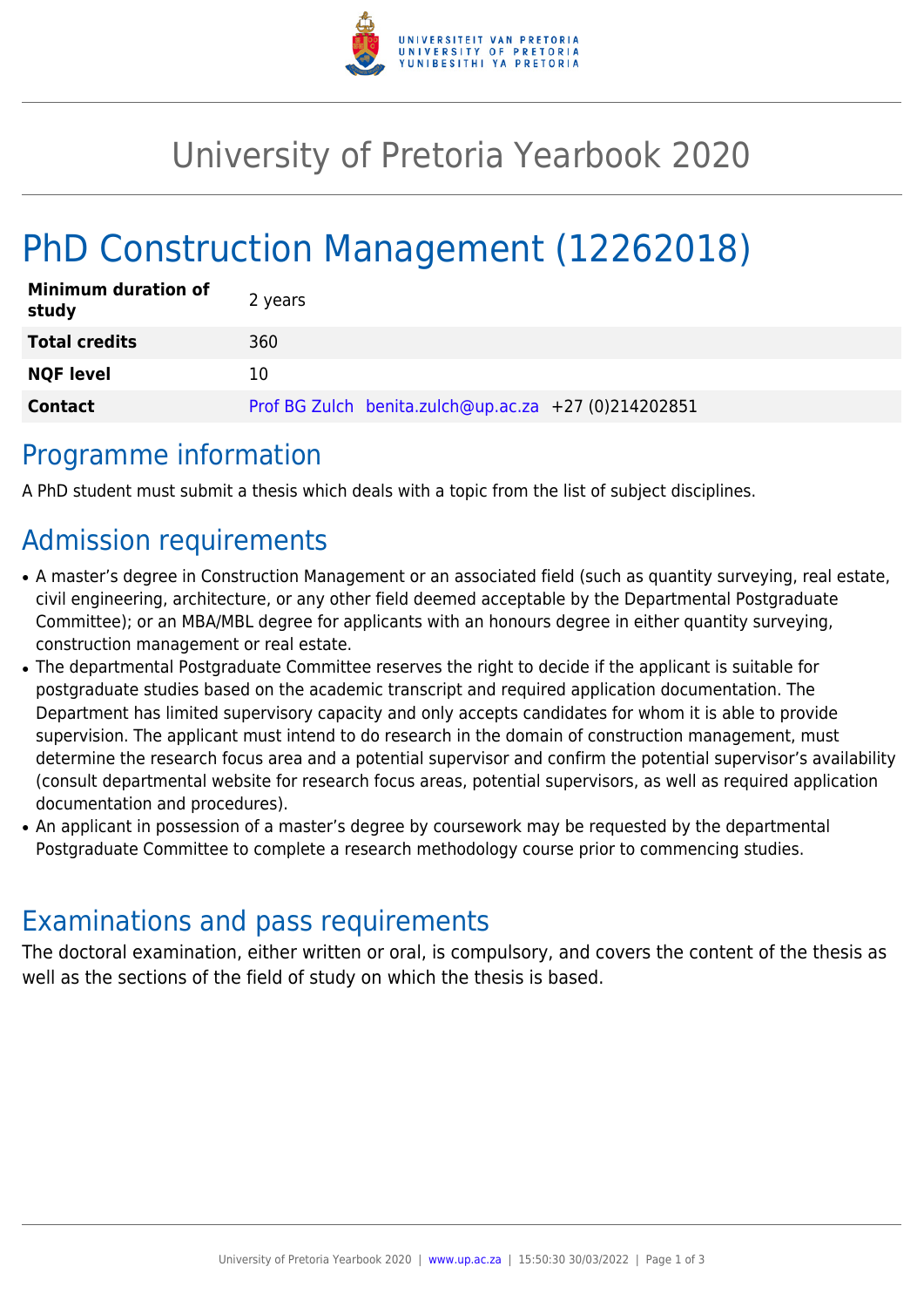

## Curriculum: Year 1

**Minimum credits: 360**

#### **Core modules**

#### **Thesis: Construction management 990 (KBS 990)**

| <b>Module credits</b>         | 360.00                         |
|-------------------------------|--------------------------------|
| <b>Prerequisites</b>          | No prerequisites.              |
| <b>Language of tuition</b>    | Module is presented in English |
| <b>Department</b>             | <b>Construction Economics</b>  |
| <b>Period of presentation</b> | Year                           |